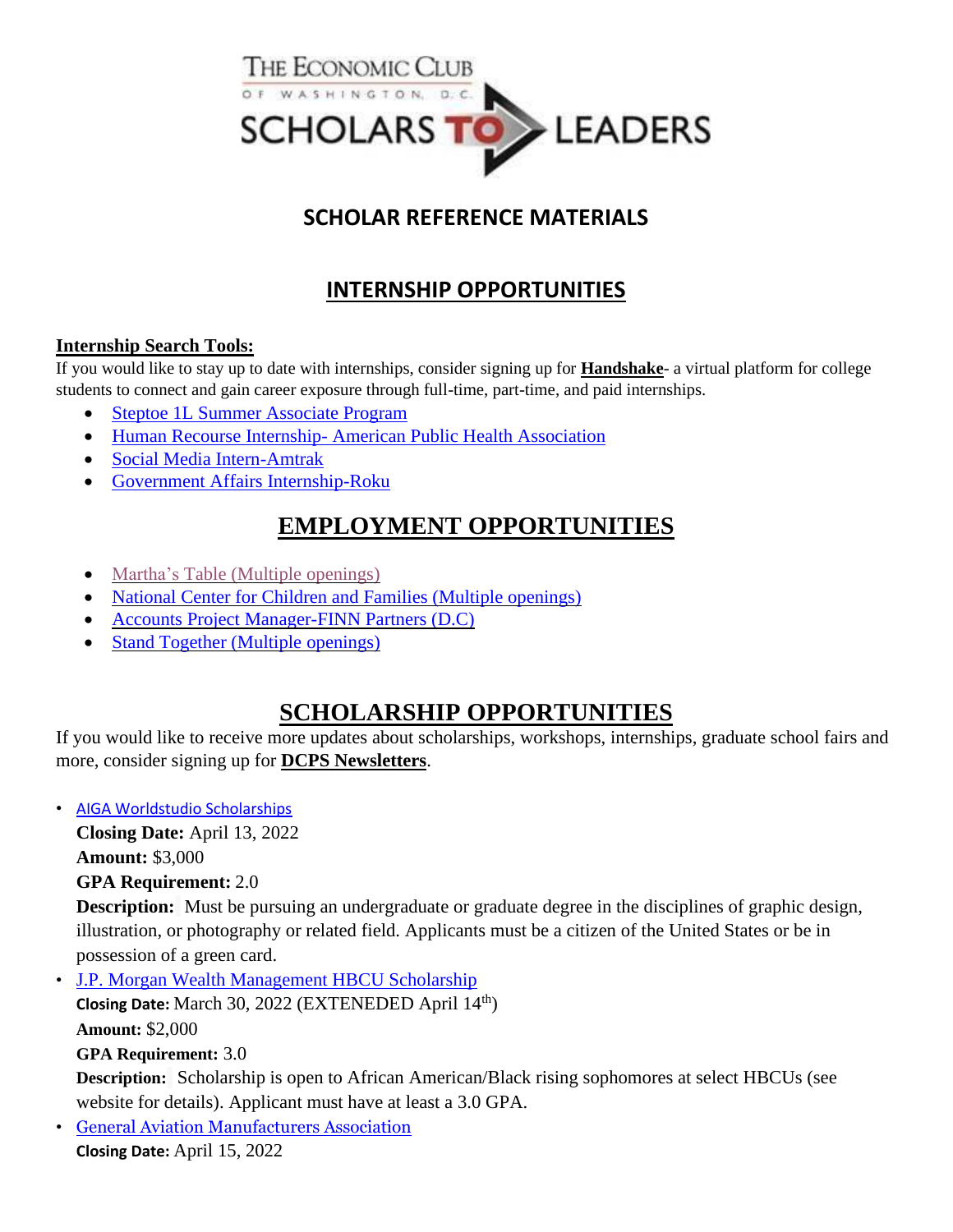**Amount:** \$2,000

**GPA Requirement:** 3.0

**Description:** Scholarship is open to graduating high school seniors and current high school seniors who are/will be enrolled in an aviation degree program.

• [Home Depot Scholarship Program](https://scholarships.uncf.org/Program/Details/d181c6ea-9bc8-4ba7-9b7a-260f67e1ce4b)

**Closing Date:** April 21, 2022

**Amount:** \$2,500

**GPA Requirement:** 3.0

**Description:** Scholarship is open to African American students who are enrolled full-time at any public or private Historically Black College (HBCU) and classified as a senior during the 2021-2022 school year. Preference will be given to students who are pursuing a degree in constructi[on m](https://t.e2ma.net/click/t5t6tg/5mnexd/h8bhkoc)anagement or technology.

• [I](https://learnmore.scholarsapply.org/ibtta/)[nternational Bridge, Tunnel and Turnpike Association Scholarship Program](https://learnmore.scholarsapply.org/ibtta/)

**Closing Date:** April 19, 2022 **Amount:** \$5,000

**GPA Requirement:** 2.5

**Description:** Scholarship is open to current undergraduate college students who have completed at least two full semester of undergraduate coursework at the time of application and who are pursuing a degree in one of the following fields: Civil Engineering, City and Regional Planning, Construction Management, Public Policy or Public Administration, Structural Engineering, Finance, Accounting, Information Technology, Business Management, Marketing, Communications, or Operations Management.